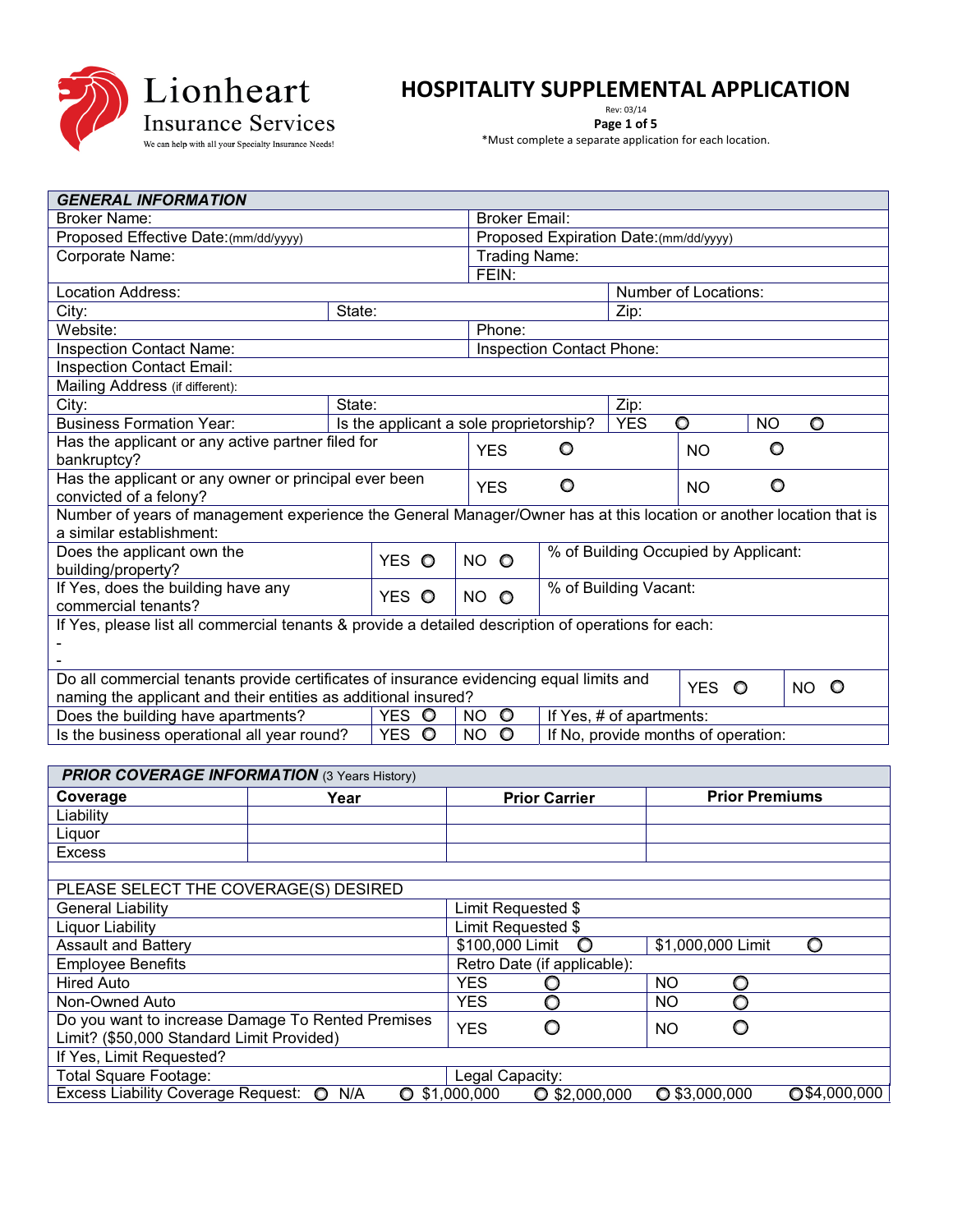# **HOSPITALITY SUPPLEMENTAL APPLICATION**<br>Page 2 of 5

Rev: 03/14

**Page 2 of 5**  \*Must complete a separate application for each location.

| <b>OPERATIONAL SURVEY</b>                                                                                                                                                                                               |                                 |                 |                                                           |           |                                  |                               |                 |                                                   |                 |                 |           |               |         |
|-------------------------------------------------------------------------------------------------------------------------------------------------------------------------------------------------------------------------|---------------------------------|-----------------|-----------------------------------------------------------|-----------|----------------------------------|-------------------------------|-----------------|---------------------------------------------------|-----------------|-----------------|-----------|---------------|---------|
| Is there cooking on premises?<br><b>YES</b><br>NO.<br>$\circ$<br>O                                                                                                                                                      |                                 |                 |                                                           |           |                                  |                               |                 |                                                   |                 |                 |           |               |         |
| If yes, is the cooking area, hood and duct system protected by a fire extinguishing system?                                                                                                                             |                                 |                 |                                                           |           |                                  |                               |                 |                                                   | <b>YES</b>      | O               |           | <b>NO</b>     | $\circ$ |
| Is there any table side cooking?                                                                                                                                                                                        |                                 |                 |                                                           |           |                                  |                               |                 |                                                   | <b>YES</b>      | $\circ$         |           | NO.           | $\circ$ |
| Has the applicant(s) ever been cited by the Board of Health?                                                                                                                                                            |                                 |                 |                                                           |           |                                  |                               |                 |                                                   | <b>YES</b>      | O               |           | <b>NO</b>     | $\circ$ |
| <b>HOURS OF OPERATIONS</b>                                                                                                                                                                                              |                                 |                 |                                                           |           |                                  |                               |                 |                                                   |                 |                 |           |               |         |
| <b>Monday</b>                                                                                                                                                                                                           | Tuesday                         |                 | Wednesday                                                 |           | <b>Thursday</b>                  |                               | <b>Friday</b>   |                                                   | <b>Saturday</b> |                 |           | <b>Sunday</b> |         |
| TO                                                                                                                                                                                                                      | TO                              |                 | TO                                                        |           | TO                               |                               | <b>TO</b>       |                                                   | TO              |                 |           | ΤО            |         |
| Does the applicant ever engage in 24 hour operations?                                                                                                                                                                   |                                 |                 |                                                           |           |                                  | <b>YES</b>                    |                 |                                                   | <b>NO</b>       |                 |           |               |         |
| <b>PARKING OPERATIONS</b>                                                                                                                                                                                               |                                 |                 |                                                           |           |                                  |                               |                 |                                                   |                 |                 |           |               |         |
| Does the applicant have a parking lot?                                                                                                                                                                                  |                                 |                 |                                                           | YES O     |                                  | <b>NO</b>                     | $\circ$         | How many spaces?                                  |                 |                 |           |               |         |
| YES O<br>Is parking lot used for special events?<br><b>NO</b><br>$\circ$<br>Provide address of any off premise lots to be included (spaces should be included in total above)                                           |                                 |                 |                                                           |           |                                  |                               |                 |                                                   |                 |                 |           |               |         |
|                                                                                                                                                                                                                         |                                 |                 |                                                           |           |                                  |                               |                 |                                                   |                 |                 |           |               |         |
|                                                                                                                                                                                                                         |                                 |                 |                                                           |           |                                  |                               |                 | If yes, is valet parking<br>provided by Employees |                 |                 |           |               |         |
| YES O<br>Does the applicant offer valet parking?                                                                                                                                                                        |                                 |                 |                                                           | <b>NO</b> | $\circ$                          |                               |                 | Third Party Contractor?                           |                 | YES O           |           | NO O          |         |
|                                                                                                                                                                                                                         |                                 |                 |                                                           |           |                                  |                               |                 |                                                   |                 |                 |           |               |         |
| If provided by third party contractor, do they provide certificates of insurance evidencing<br>Garagekeepers coverage with at least \$100,000 per auto and \$1,000,000 aggregate and                                    |                                 |                 |                                                           |           |                                  |                               |                 |                                                   |                 | YES O           |           | NO O          |         |
| naming the applicant and their landlord entities as additional insured?                                                                                                                                                 |                                 |                 |                                                           |           |                                  |                               |                 |                                                   |                 |                 |           |               |         |
| <b>RECEIPTS</b>                                                                                                                                                                                                         |                                 |                 |                                                           |           |                                  |                               |                 |                                                   |                 |                 |           |               |         |
| <b>Total Food Receipts</b>                                                                                                                                                                                              |                                 | \$              |                                                           |           |                                  | <b>Total Banquet/Catering</b> |                 |                                                   | \$              |                 |           |               |         |
|                                                                                                                                                                                                                         |                                 |                 |                                                           |           | Receipts                         |                               |                 |                                                   |                 |                 |           |               |         |
| <b>Total Alcohol Receipts</b>                                                                                                                                                                                           |                                 | \$              |                                                           |           |                                  | Total Other (not listed)      |                 |                                                   | \$              |                 |           |               |         |
|                                                                                                                                                                                                                         |                                 |                 |                                                           |           | Receipts                         |                               |                 |                                                   |                 |                 |           |               |         |
| \$<br><b>Total Expense Paid to Bands</b><br>\$<br><b>Total Door/Cover Receipts</b>                                                                                                                                      |                                 |                 |                                                           |           |                                  |                               |                 |                                                   |                 |                 |           |               |         |
| for Live Music<br><b>Total Ticket Sales for Live</b><br>\$<br><b>Total Expense for Comp</b>                                                                                                                             |                                 |                 |                                                           |           |                                  |                               | \$              |                                                   |                 |                 |           |               |         |
| Admissions<br><b>Music Receipts</b>                                                                                                                                                                                     |                                 |                 |                                                           |           |                                  |                               |                 |                                                   |                 |                 |           |               |         |
| <b>Total Gross Receipts</b>                                                                                                                                                                                             |                                 | \$              |                                                           |           |                                  | <b>Total Gross Receipts</b>   |                 |                                                   | \$              |                 |           |               |         |
| (For Proposed Term)                                                                                                                                                                                                     |                                 |                 |                                                           |           |                                  | (For Prior 12 Months)         |                 |                                                   |                 |                 |           |               |         |
| <b>RENTAL/CATERING</b>                                                                                                                                                                                                  |                                 |                 |                                                           |           |                                  |                               |                 |                                                   |                 |                 |           |               |         |
| Does the applicant engage in facility or room rentals for private events?                                                                                                                                               |                                 |                 |                                                           |           |                                  |                               | <b>YES</b>      | $\circ$                                           |                 | <b>NO</b>       | $\circ$   |               |         |
| Does the applicant engage in off premise catering events?                                                                                                                                                               |                                 |                 |                                                           |           | $\overline{\circ}$<br><b>YES</b> |                               |                 |                                                   |                 | <b>NO</b>       | $\circ$   |               |         |
| <b>ENTERTAINMENT</b>                                                                                                                                                                                                    |                                 |                 |                                                           |           |                                  |                               |                 |                                                   |                 |                 |           |               |         |
| Does the applicant have or plan to have during the policy period any of the following types of entertainment?<br>(select all that apply and indicate the frequency)                                                     |                                 |                 |                                                           |           |                                  |                               |                 |                                                   |                 |                 |           |               |         |
| <b>DJ</b>                                                                                                                                                                                                               |                                 |                 |                                                           |           |                                  | <b>National Touring</b>       |                 |                                                   |                 | times per week: |           |               |         |
|                                                                                                                                                                                                                         |                                 | times per week: |                                                           |           |                                  | Acts/Bands                    |                 |                                                   |                 |                 |           |               |         |
| <b>Adult/Exotic Dancers</b>                                                                                                                                                                                             |                                 | times per week: |                                                           |           |                                  | $\Box$ Karaoke                |                 |                                                   | times per week: |                 |           |               |         |
| <b>Tough Man Events</b>                                                                                                                                                                                                 | <b>Boxing/Ultimate Fighting</b> |                 | Live Mic Night Piano/Jazz<br>times per week:<br>Performer |           |                                  |                               |                 |                                                   |                 | times per week: |           |               |         |
| <b>Comedy Acts</b><br>Local Acts/Bands<br>times per week:                                                                                                                                                               |                                 |                 |                                                           |           |                                  |                               | times per week: |                                                   |                 |                 |           |               |         |
| Are patrons permitted to dance?                                                                                                                                                                                         |                                 |                 |                                                           |           |                                  |                               |                 |                                                   | <b>YES</b>      | O               | <b>NO</b> | $\circ$       |         |
| Does the applicant allow anyone to dance or stand on any raised equipment, including<br>but not limited to, speakers, furniture, tables, chairs, or bar-top?                                                            |                                 |                 |                                                           |           |                                  |                               | <b>YES</b>      | O                                                 | <b>NO</b>       | O               |           |               |         |
|                                                                                                                                                                                                                         |                                 |                 |                                                           |           |                                  |                               |                 |                                                   |                 |                 |           |               |         |
| Does the applicant ever have or plan to have any type of stunt activity on premises?<br>(Stunt activity includes but is not limited to any type of acrobatics, carnival acts such as flame or<br>sword swallowing, etc) |                                 |                 |                                                           |           |                                  | <b>YES</b>                    | $\circ$         | <b>NO</b>                                         | O               |                 |           |               |         |
| If Yes, provide explanation:                                                                                                                                                                                            |                                 |                 |                                                           |           |                                  |                               |                 |                                                   |                 |                 |           |               |         |
|                                                                                                                                                                                                                         |                                 |                 |                                                           |           |                                  |                               |                 |                                                   |                 |                 |           |               |         |
|                                                                                                                                                                                                                         |                                 |                 |                                                           |           |                                  |                               |                 |                                                   |                 |                 |           |               |         |
| Does the applicant ever allow open flames and/or incendiary devices on the premises?                                                                                                                                    |                                 |                 |                                                           |           |                                  |                               |                 |                                                   | <b>YES</b>      | O               | <b>NO</b> | $\circ$       |         |
| If Yes, provide explanation:                                                                                                                                                                                            |                                 |                 |                                                           |           |                                  |                               |                 |                                                   |                 |                 |           |               |         |
|                                                                                                                                                                                                                         |                                 |                 |                                                           |           |                                  |                               |                 |                                                   |                 |                 |           |               |         |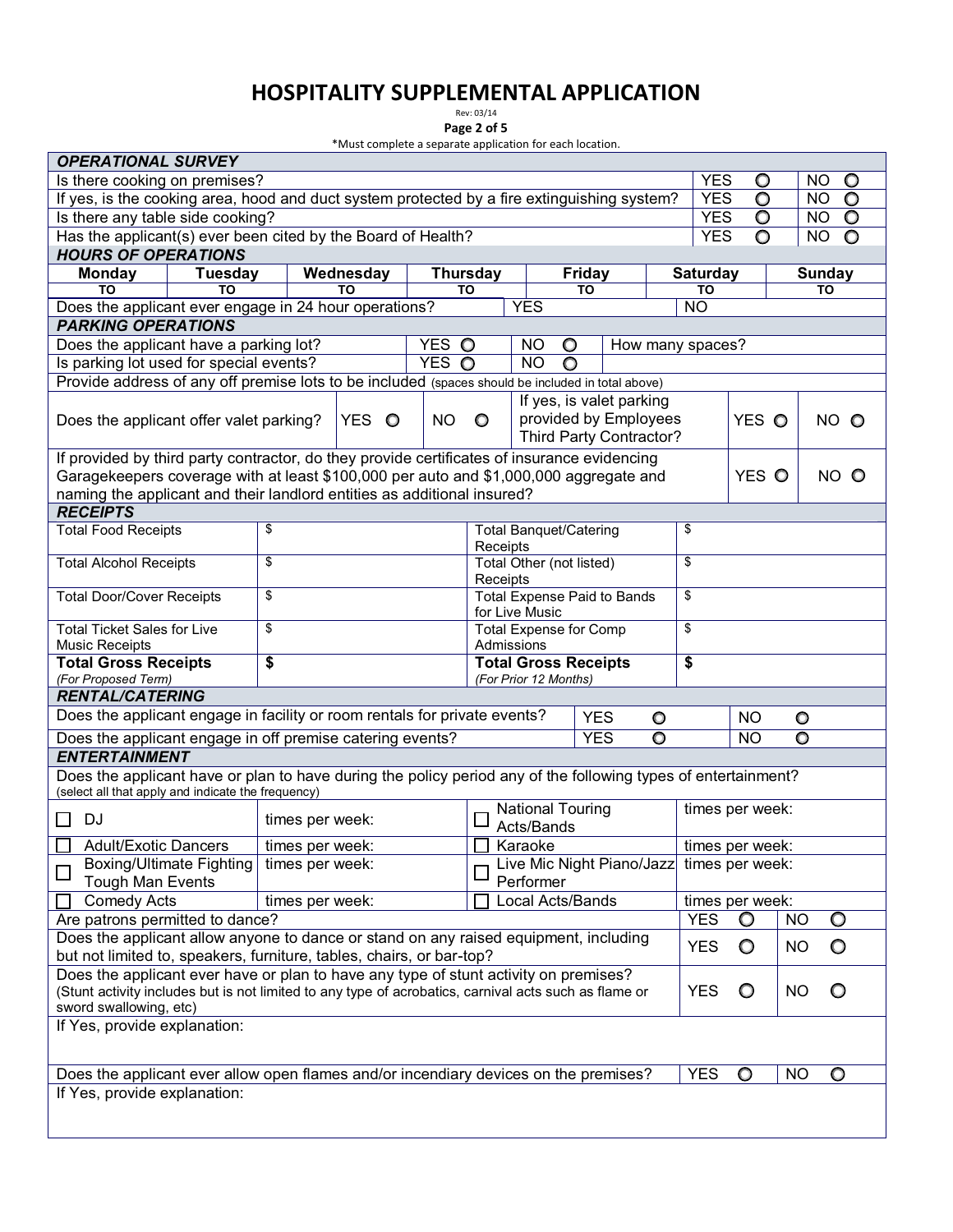## **HOSPITALITY SUPPLEMENTAL APPLICATION**<br>Page 3 of 5

Rev: 03/14

**Page 3 of 5**  \*Must complete a separate application for each location.

|                                                                                                              | <b>ENTERTAINMENT (continued)</b>                                                                                      |           |                                     |  |                                 |                  |           |           |           |         |  |  |
|--------------------------------------------------------------------------------------------------------------|-----------------------------------------------------------------------------------------------------------------------|-----------|-------------------------------------|--|---------------------------------|------------------|-----------|-----------|-----------|---------|--|--|
|                                                                                                              | Does the applicant have or plan to have during the policy period any of the following entertainment devices on        |           |                                     |  |                                 |                  |           |           |           |         |  |  |
|                                                                                                              | premises? (select all that apply and indicate the quantity)                                                           |           |                                     |  |                                 |                  |           |           |           |         |  |  |
|                                                                                                              | Video Games                                                                                                           | Quantity: |                                     |  | TV's                            |                  |           | Quantity: |           |         |  |  |
|                                                                                                              | Pool Tables                                                                                                           | Quantity: |                                     |  | <b>Punching Bag Game</b>        |                  | Quantity: |           |           |         |  |  |
|                                                                                                              | Dart Boards                                                                                                           | Quantity: |                                     |  | Other                           |                  | Quantity: |           |           |         |  |  |
|                                                                                                              | If Other, provide explanation:                                                                                        |           |                                     |  |                                 |                  |           |           |           |         |  |  |
|                                                                                                              | Does the applicant have or plan to have during the policy period any of the following interactive amusement device or |           |                                     |  |                                 |                  |           |           |           |         |  |  |
|                                                                                                              | activity on premises? (select all that apply)                                                                         |           |                                     |  |                                 |                  |           |           |           |         |  |  |
|                                                                                                              | Mechanical Bull, Surfboard, or other rides                                                                            |           |                                     |  | Trampolines                     |                  |           |           |           |         |  |  |
|                                                                                                              | Dunk Tanks<br><b>Foam Parties</b>                                                                                     |           |                                     |  |                                 |                  |           |           |           |         |  |  |
|                                                                                                              | Inflatable's                                                                                                          |           |                                     |  | Swimming Pool                   |                  |           |           |           |         |  |  |
|                                                                                                              | <b>Climbing Walls</b>                                                                                                 |           |                                     |  | Sauna, Hot Tubs, or Showers     |                  |           |           |           |         |  |  |
|                                                                                                              | <b>Athletic Courts</b>                                                                                                |           |                                     |  | Children's Playground Equipment |                  |           |           |           |         |  |  |
|                                                                                                              | Horseshoes, Cornhole or Similar Game                                                                                  |           |                                     |  | Other                           |                  |           |           |           |         |  |  |
|                                                                                                              | If Other, provide explanation:                                                                                        |           |                                     |  |                                 |                  |           |           |           |         |  |  |
|                                                                                                              | If Yes, to the swimming pool, sauna, or hot tub, does the applicant operate the swimming                              |           |                                     |  |                                 |                  |           |           |           |         |  |  |
|                                                                                                              | pool, sauna and/or hot tub in compliance with all regulatory laws and guidelines?                                     |           |                                     |  |                                 |                  | YES O     |           | NO O      |         |  |  |
|                                                                                                              | <b>OTHER BUSINESS LOCATIONS</b>                                                                                       |           |                                     |  |                                 |                  |           |           |           |         |  |  |
|                                                                                                              | Docks, Slips or Piers (on water)                                                                                      |           | Number of Slips:                    |  |                                 | Provide Address: |           |           |           |         |  |  |
|                                                                                                              | Office (if separate location)                                                                                         |           | Square footage:                     |  |                                 | Provide Address: |           |           |           |         |  |  |
|                                                                                                              | Warehouse/Storage (if separate location)                                                                              |           | Square footage:                     |  |                                 | Provide Address: |           |           |           |         |  |  |
|                                                                                                              | <b>Dwellings</b>                                                                                                      |           | Provide Address:                    |  |                                 |                  |           |           |           |         |  |  |
|                                                                                                              | <b>Radio/TV Broadcasting Stations</b>                                                                                 |           | Number:<br>Provide Address:         |  |                                 |                  |           |           |           |         |  |  |
|                                                                                                              | Vacant Building                                                                                                       |           | Square footage:<br>Provide Address: |  |                                 |                  |           |           |           |         |  |  |
|                                                                                                              | Vacant Land                                                                                                           |           | Per Acre:<br>Provide Address:       |  |                                 |                  |           |           |           |         |  |  |
|                                                                                                              | Bathhouse or Bathing Pavilion                                                                                         |           | Number:                             |  |                                 |                  |           |           |           |         |  |  |
|                                                                                                              | Package Liquor Store                                                                                                  |           | Provide Address:                    |  |                                 |                  |           |           |           |         |  |  |
| Other (Provide explanation and description)                                                                  |                                                                                                                       |           |                                     |  |                                 |                  |           |           |           |         |  |  |
|                                                                                                              |                                                                                                                       |           |                                     |  |                                 |                  |           |           |           |         |  |  |
|                                                                                                              |                                                                                                                       |           |                                     |  |                                 |                  |           |           |           |         |  |  |
|                                                                                                              |                                                                                                                       |           |                                     |  |                                 |                  |           |           |           |         |  |  |
|                                                                                                              |                                                                                                                       |           |                                     |  |                                 |                  |           |           |           |         |  |  |
|                                                                                                              |                                                                                                                       |           |                                     |  |                                 |                  |           |           |           |         |  |  |
|                                                                                                              |                                                                                                                       |           |                                     |  |                                 |                  |           |           |           |         |  |  |
|                                                                                                              | <b>OPERATIONS</b>                                                                                                     |           |                                     |  |                                 |                  |           |           |           |         |  |  |
|                                                                                                              | Does or will the applicant ever allow persons other than employees trained in a properly                              |           |                                     |  |                                 |                  |           |           |           |         |  |  |
|                                                                                                              | accredited alcohol awareness program to serve alcohol to patrons (e.g., patrons, guest bartender, etc.)?              |           |                                     |  |                                 |                  |           | YES O     | NO O      |         |  |  |
|                                                                                                              | If Yes, provide explanation:                                                                                          |           |                                     |  |                                 |                  |           |           |           |         |  |  |
|                                                                                                              |                                                                                                                       |           |                                     |  |                                 |                  |           |           |           |         |  |  |
|                                                                                                              |                                                                                                                       |           |                                     |  |                                 |                  |           |           |           |         |  |  |
|                                                                                                              |                                                                                                                       |           |                                     |  |                                 |                  |           |           |           |         |  |  |
|                                                                                                              | Does the applicant ever permit or sponsor alcohol consumption games (e.g., beer pong, flip cup, etc.)                 |           |                                     |  |                                 |                  |           |           |           |         |  |  |
| or permit the use of alcohol consumption enticing equipment (e.g., beer bongs, funnels, etc.)?               |                                                                                                                       |           |                                     |  | YES O                           | NO O             |           |           |           |         |  |  |
| Does or will applicant engage in any type of alcohol promotions during the policy period?                    |                                                                                                                       |           |                                     |  |                                 | YES O            | NO O      |           |           |         |  |  |
| If Yes, does or will the applicant offer Open Bars/All You can drink specials (other than during facility or |                                                                                                                       |           |                                     |  |                                 | YES O            | NO O      |           |           |         |  |  |
| private rentals)                                                                                             |                                                                                                                       |           |                                     |  |                                 |                  |           |           |           |         |  |  |
|                                                                                                              | Does or will the applicant offer any drink prices reduced to \$1.00 or less?                                          |           |                                     |  |                                 |                  |           | YES O     | NO O      |         |  |  |
|                                                                                                              | Does or will the applicant offer any drink specials in violation of any statute or regulatory rules?                  |           |                                     |  |                                 |                  |           | YES O     | NO O      |         |  |  |
|                                                                                                              |                                                                                                                       |           |                                     |  |                                 |                  |           |           |           |         |  |  |
|                                                                                                              | Does the applicant ever permit "BYOB" on the insured location?                                                        |           |                                     |  |                                 |                  |           | YES O     | <b>NO</b> | $\circ$ |  |  |
|                                                                                                              | Does the applicant ever have package alcohol sales for off-premises consumption?                                      |           |                                     |  |                                 |                  |           | YES O     | <b>NO</b> | $\circ$ |  |  |
|                                                                                                              | If Yes, what percent (%) of receipts are derived from off-premises sales?                                             |           |                                     |  |                                 |                  |           |           |           | $\%$    |  |  |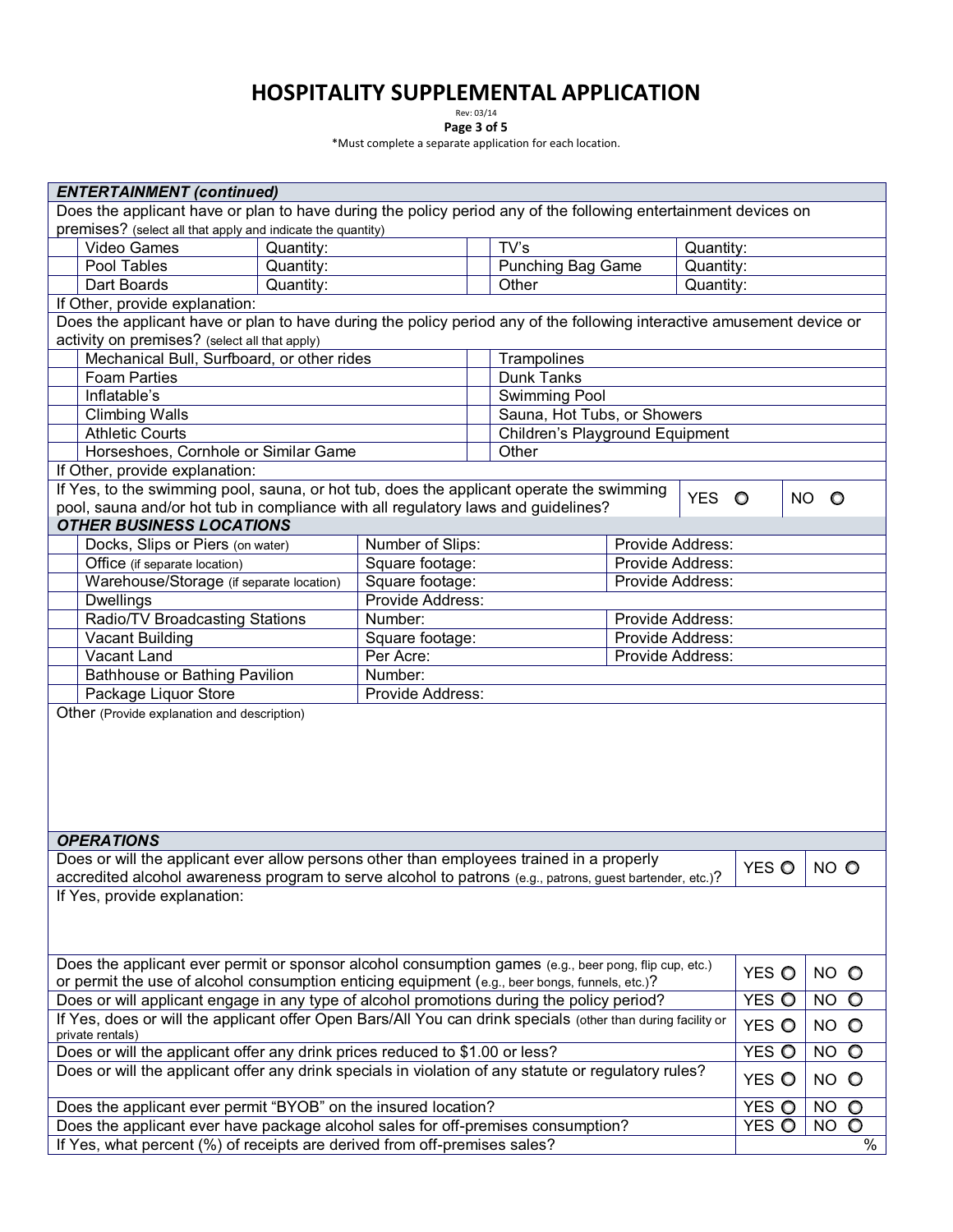## **HOSPITALITY SUPPLEMENTAL APPLICATION**<br>Page 4 of 5

Rev: 03/14

**Page 4 of 5**  \*Must complete a separate application for each location.

| <b>OPERATIONS (continued)</b>                                                                                                                                                                 |                   |                      |  |  |  |  |  |  |  |  |
|-----------------------------------------------------------------------------------------------------------------------------------------------------------------------------------------------|-------------------|----------------------|--|--|--|--|--|--|--|--|
| Does or will the applicant ever:                                                                                                                                                              |                   |                      |  |  |  |  |  |  |  |  |
| Permit patrons who are under 18 on the premises after 10:00 PM?                                                                                                                               | YES O             | NO O                 |  |  |  |  |  |  |  |  |
| Permit patrons who are over 18 but under 21 on the premises after 10:00 PM?                                                                                                                   | YES O             | NO O                 |  |  |  |  |  |  |  |  |
| If yes for either, does the applicant utilize Tyvek wristbands with all patrons of legal drinking                                                                                             | YES O             | NO O                 |  |  |  |  |  |  |  |  |
| age?                                                                                                                                                                                          |                   |                      |  |  |  |  |  |  |  |  |
| Does the applicant ever permit employees or other persons serving alcohol to consume alcohol                                                                                                  | YES O             | NO O                 |  |  |  |  |  |  |  |  |
| during their hours of employment or service?                                                                                                                                                  |                   |                      |  |  |  |  |  |  |  |  |
| Does the applicant ever permit the service of alcohol after the established legal operating hours?                                                                                            | YES O             | NO O                 |  |  |  |  |  |  |  |  |
| Are patrons ever allowed on premises one hour after the established legal alcohol service cut-off                                                                                             | YES O             | NO O                 |  |  |  |  |  |  |  |  |
| time?<br>Has the applicant been fined or cited for violations of law or ordinances related to illegal activities                                                                              |                   |                      |  |  |  |  |  |  |  |  |
| or the sale of alcohol?                                                                                                                                                                       | YES O             | NO O                 |  |  |  |  |  |  |  |  |
| Are firearms kept or permitted on premises by anyone other than police officers?                                                                                                              | YES O             | NO O                 |  |  |  |  |  |  |  |  |
| If Yes, provide explanation:                                                                                                                                                                  |                   |                      |  |  |  |  |  |  |  |  |
|                                                                                                                                                                                               |                   |                      |  |  |  |  |  |  |  |  |
| Does the applicant have any person(s) whose primary role is security, bouncer, ID checker                                                                                                     | YES O             | NO O                 |  |  |  |  |  |  |  |  |
| and/or door person?                                                                                                                                                                           |                   |                      |  |  |  |  |  |  |  |  |
| If Yes, are persons:<br>Employees<br>Contractors<br><b>Both</b>                                                                                                                               |                   |                      |  |  |  |  |  |  |  |  |
|                                                                                                                                                                                               |                   |                      |  |  |  |  |  |  |  |  |
| If persons are Employees:                                                                                                                                                                     |                   |                      |  |  |  |  |  |  |  |  |
| Are background checks completed on all security employees?                                                                                                                                    | YES O             | <b>NO</b><br>$\circ$ |  |  |  |  |  |  |  |  |
| Does the applicant ever employ persons who have been charged, sued and/or convicted with any<br>assault and/or battery allegations? If Yes, provide explanation:                              | YES O             | NO O                 |  |  |  |  |  |  |  |  |
| Are employees whose primary role involves security related functions required to be licensed by                                                                                               |                   |                      |  |  |  |  |  |  |  |  |
| the state?                                                                                                                                                                                    | YES O             | NO O                 |  |  |  |  |  |  |  |  |
| If yes, are all employees actively licensed?                                                                                                                                                  | YES O             | NO O                 |  |  |  |  |  |  |  |  |
| If applicant uses contractors for security:                                                                                                                                                   |                   |                      |  |  |  |  |  |  |  |  |
| Does the applicant have a written agreement with these contractors?                                                                                                                           | YES O             | NO O                 |  |  |  |  |  |  |  |  |
| If Yes, please submit a copy for our review                                                                                                                                                   |                   |                      |  |  |  |  |  |  |  |  |
| If provided by contractor, do they provide certificates of insurance evidencing EQUAL General<br>Liability limits and naming the applicant and their landlord entities as additional insured? | YES O             | NO O                 |  |  |  |  |  |  |  |  |
| Does the applicant have a written policy regarding the striking and/or assaulting of patrons that is                                                                                          | YES O             | NO O                 |  |  |  |  |  |  |  |  |
| signed by all employees?                                                                                                                                                                      |                   |                      |  |  |  |  |  |  |  |  |
| Does the applicant engage police officers for work in or about the insured location?                                                                                                          | YES O             | NO O                 |  |  |  |  |  |  |  |  |
| <b>FIRE SAFETY</b>                                                                                                                                                                            |                   |                      |  |  |  |  |  |  |  |  |
| Are there secondary means of egress for each floor having public access?                                                                                                                      | YES O             | <b>NO</b><br>$\circ$ |  |  |  |  |  |  |  |  |
| Are there functioning and operational fire extinguishers and smoke detectors in all common                                                                                                    | YES O             | NO O                 |  |  |  |  |  |  |  |  |
| areas?                                                                                                                                                                                        |                   |                      |  |  |  |  |  |  |  |  |
| Is the building armed with a functioning and operational automatic sprinkler system?                                                                                                          | YES O             | <b>NO</b><br>$\circ$ |  |  |  |  |  |  |  |  |
| Is there a central station fire alarm?                                                                                                                                                        | YES O<br>$\prime$ | <b>NO</b><br>$\circ$ |  |  |  |  |  |  |  |  |
| When is the last time electrical wiring was updated? (mm/dd/yyyy)                                                                                                                             |                   |                      |  |  |  |  |  |  |  |  |